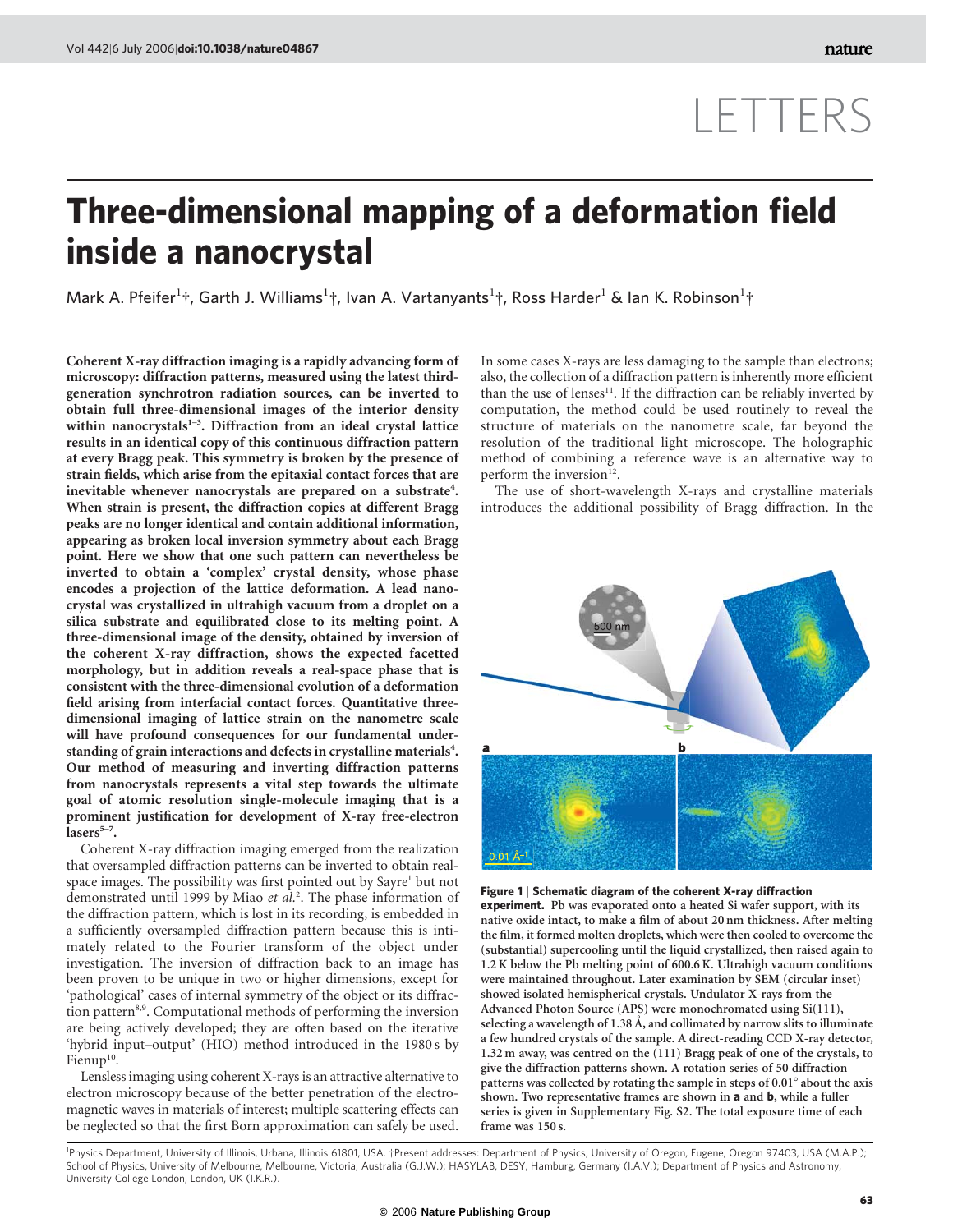

Figure 2 | Two perpendicular views of the three-dimensional reconstruction of the magnitude of the nanocrystal's complex density function. The density function is shown as 50% density isosurfaces in a and c. The fitted facet planes of the equilibrium crystal shape have been coloured. b, Schematic model of a sphere (semi-transparent) and facet planes (disks) fitting the view of a. The diameter of the nanocrystal is 750 nm.

simplest approximation of ideal crystals, this yields an identical copy of the forward diffraction centred around each Bragg peak. Using Bragg diffraction patterns not only allows individual grains to be selected for analysis one by one and avoids losing data behind a beamstop<sup>2</sup>, but also greatly facilitates the recording in three dimensions, as demonstrated for micrometre-sized gold crystals<sup>3</sup>. The inversion is formally identical to that of the forward scattering<sup>2</sup>, but reveals only the density of the crystalline part of the sample, and so is highly sensitive to defects.

Diffraction also opens the new possibility of directly imaging the strain fields within the crystal, an opportunity that we exploit in this work. It is easy to demonstrate that the presence of strain breaks the local symmetry of a diffraction pattern about the Bragg point, which would otherwise show inversion symmetry (as it does about the origin, according to Friedel's law). Whereas the inverse Fourier transform of a symmetric function is real, that of the asymmetric distribution must in general be complex, possessing phase structure in real space. It has been shown<sup>13</sup> that, without loss of generality, the density of a crystal can be considered to be a complex function whose magnitude is the physical electron density and whose phase is the projection of the local deformations of the crystal lattice onto the reciprocal lattice vector  $Q$  of the Bragg peak about which the diffraction is measured.

Because there are twice as many independent measurement points for an asymmetric diffraction pattern than a centrosymmetric one and twice as many variables needed to describe a complex density function as a real one, the problem is overdetermined to the same degree. The oversampling ratio $14$ , which determines whether such a pattern can be inverted, is the same. The primary measure of the oversampling of the diffraction is the size of the 'support' region that is the volume of space within which the finite-sized object is confined to exist<sup>14</sup>; this constraint is unchanged for the complex problem. In our experience with test calculations, we have found no additional difficulty in the convergence of the HIO-like algorithms for the complex problem, and this has been confirmed by others<sup>15,16</sup>. The greatest sensitivity arises from the choice of the support constraint, just as it does for the real density problem.

After our earlier preparation of free-standing Au nanocrystals<sup>3</sup>, we developed a method of growing nanometre-sized Pb crystals inside the vacuum chamber of the 34-ID-C beamline at the Advanced Photon Source (APS), shown schematically in Fig. 1. X-ray diffraction measurements were then made in situ of the continuous diffraction pattern surrounding a (111) Bragg peak. Figure 1 and Supplementary Fig. S2 show slices through the concentric shells of intensity that correspond to the shape transform of the hemispherical crystal. Additionally, a number of flares can be seen, which arise from facets formed during solidification of the crystal. Scanning electron microscope (SEM) images, also shown in Fig. 1, subsequently found the sample to contain an array of isolated crystals with a facetted



Figure 3 | Phase maps cutting through the crystal at three parallel planes. Schematic diagram of the sections, 138 nm apart. The translucent box is the support region used in the phasing calculations, which was rectangular before the coordinate transformation. The phase bulge is interpreted as a projection of strain fields in the crystal lattice arising from contact forces at the interface with the substrate. Further sections of the phase map are provided in Supplementary Fig. S5.

hemispherical morphology and a distribution of sizes centred around 200 nm.

The three-dimensional data were inverted to real space in the coordinate system of the measurement, following the two directions of the charge-coupled device (CCD) camera's pixel array and the sample rotation angle. Initial attempts to phase the backgroundsubtracted diffraction pattern were made using established methods<sup>3,10,14-17</sup>. We applied as many as seven alternating cycles of 'error reduction' (ER) and the HIO algorithm, each consisting of many iterations of the respective algorithm<sup>10</sup>, with real-valuedness and finite support as the real-space constraints. The support region was allowed to shrink by thresholding the images obtained by prior inversions with a larger support<sup>17</sup>. Despite using a tight support, the recovered density included a large region of low density within the crystal boundary. This region featured a non-uniform phase despite constraining the phases to be zero on every iteration.

When we phased the diffraction pattern without enforcing a realspace phase constraint, we obtained qualitatively better results. Fifteen phasing calculations were performed in a  $324 \times 192 \times 48$ array, comprising 200 iterations of HIO followed by 1,000 iterations of ER, each starting with different random starting phases, using a simple  $41 \times 37 \times 24$  rectangular support with more than twice the volume of the tight support used previously. All fifteen results had an error metric, defined as the normalized integrated squared difference between the Fourier transform of the image and the data, between 0.022 and 0.023. When the results with the three lowest error metrics were compared, they showed a reproducibility of 0.024 (analogous definition), meaning that, within the accuracy of the data, they were identical<sup>18</sup>. The magnitude of the complex density (Fig. 2 and Supplementary Fig. S4) is then assumed to be the physical density, while the phase (Fig. 3 and Supplementary Fig. S5) is interpreted as the scalar product of the local deformation and the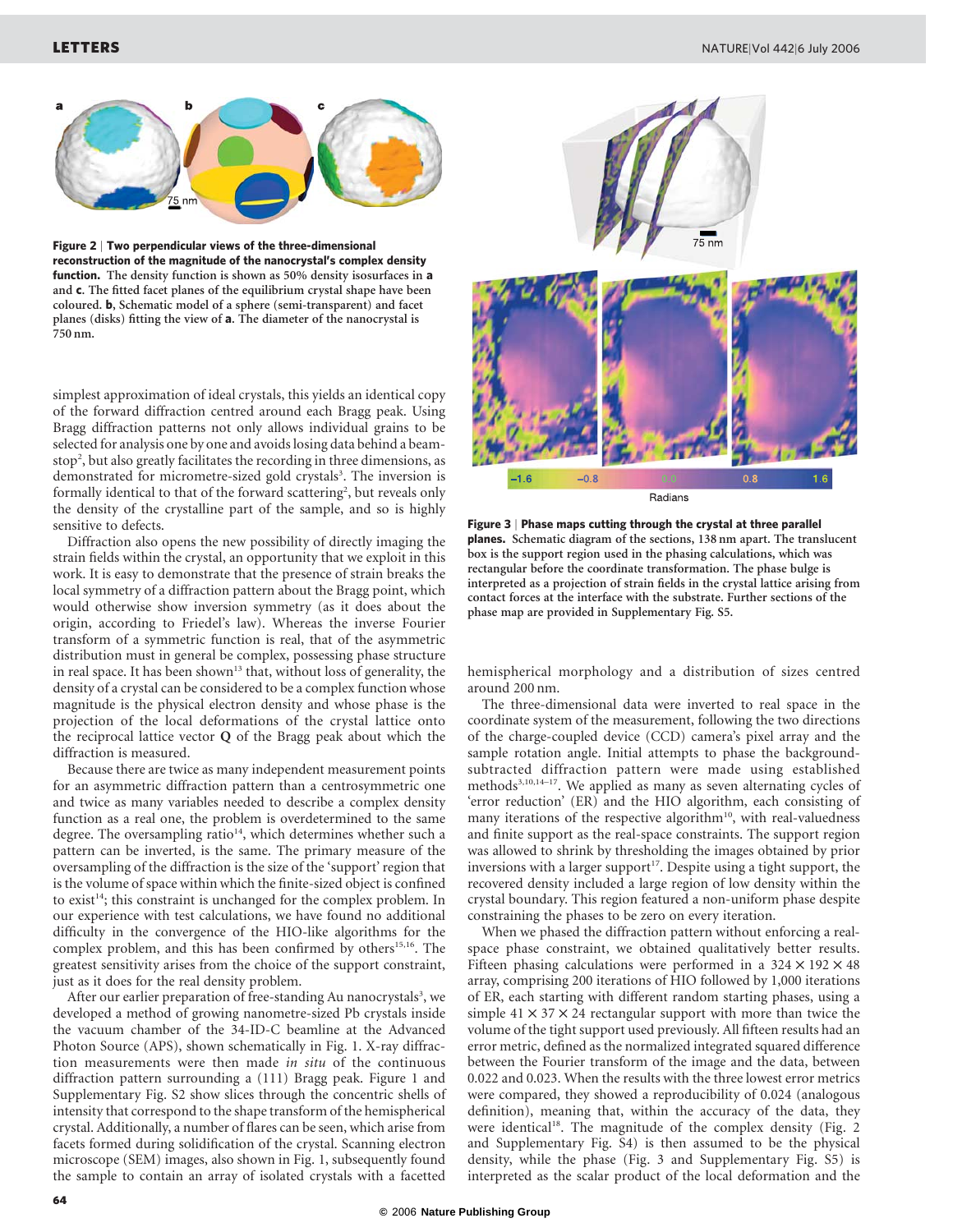

Figure 4 | Phase interpretation. Single isosurface of the reconstructed phase of the complex density function (a) and its best fit (b), superimposed on a cut-away image of the crystal density. The point defect lines used to generate the fit (dots) and the direction of Q (arrow) are also illustrated. An animated version of this figure is presented as Supplementary Fig. S1. c, Contour map of the reconstructed phase on a cross-section plane passing near the middle of the nanocrystal in the same view. Smooth lines are the corresponding contours of the projection function  $Q\cdot u(r)$  where  $u(r)$  is the strain field calculated for two rows of point defects (balls) of opposite sign. Both sets of contours have spacings of 0.24 radians.

momentum transfer vector<sup>13</sup> Q. A geometric calculation was then used to transform the result to orthogonal directions in real space<sup>19</sup> for viewing the image in a cartesian laboratory frame, as shown in Supplementary Fig. S3. These images showed a relatively uniform internal density, varying by about 15%, with a phase gradient where the density had been weaker before.

The physical density map in Supplementary Fig. S4 showed the crystal shape to be a sphere of diameter 750 nm with flat facets, as expected<sup>20</sup> for the equilibrium crystal shape of Pb, owing to the anisotropy of its surface free energy<sup>21</sup>  $\gamma$ . Angular variations of  $\gamma$  cause facetting along certain crystallographic directions through the Wulff construction<sup>21</sup>. A least-squares fit to the density boundary of our sample, shown in Fig. 2 and Supplementary Fig. S6, identified clear facets along {111} directions as well as the plane of the interface with the substrate, which was non-crystallographic<sup>19</sup>. To estimate the resolution of the final image, we plotted line scans of the density projected onto the normals of these facets, as well as radial scans through the spherical regions in Supplementary Fig. S7. These illustrate how steeply the density edge of the crystal drops across the boundary of the crystal. The density step could be well described in Supplementary Fig. S7 by fitting error functions of width 40 nm, which was taken to be the image resolution.

The main focus of our attention is the internal strain fields revealed by the phase of the complex density in Fig. 3 and Supplementary Fig. S5. Most of the crystal was undeformed, with a constant phase, but significant deviations appeared in an egg-shaped bulge near the middle of its interface with the substrate, rising to a maximum of 1.1 radians at the bottom edge of the crystal where it makes contact with the substrate. This corresponds to a maximum deformation of the crystal of  $(1.1/2\pi)$  (111) lattice spacings, or 0.5 A. The phase bulge is illustrated in Fig. 4a as an isosurface of constant phase and as contour plots of a two-dimensional slice through the phase map in Fig. 4c. Across the short direction of the bulge, the equal-phase contours are seen to have a roughly circular shape. This is consistent with the radial deformation field  $\mathbf{u}(\mathbf{r})$  of a classical point defect, such as a lattice interstital or vacancy. When such a deformation field is projected onto the Q-vector, the resulting phase forms two spheres of constant  $Q\cdot u(r)$  that touch at the location of the defect<sup>22</sup>. In our image, only part of a sphere is seen, indicating that the point defect is virtual, lying outside the crystal. To simulate the long direction of the phase bulge, we constructed a model that superimposes two lines of point defects of opposite sign. The full calculated

phase isosurface from the resulting deformation is shown in Fig. 4b. This model explains both the detailed shape of the phase contours and the inverse-square variation of the strain projection with distance, consistent with the observed spacing of the contours in Fig. 4c.

The point defects assumed to explain the data are virtual sources of the deformation field, lying outside the crystal. The physical origin of this strain is a surface deformation distributed across the interface with the  $SiO<sub>2</sub>$  substrate. The surface distortion results in a long-range strain field within the crystal, exactly analogous to the effect of surface charges in electrostatics. It is likely that the Pb crystal had nucleated from the melt at some surface defect of the substrate that imparts a residual contact strain. The surface strain distribution is connected with the measured deformation distribution by the Poisson equation governing continuum elasticity theory.

Our result shows that physically reasonable strain fields can be imaged three-dimensionally inside crystalline materials of nanometre dimensions. The deformation field seen in our Pb nanocrystal is attributed to a surface defect on the substrate where the crystal nucleated. It is clear that, by extension of this work, all of the classic defects, the basic ingredients of materials science, could be imaged in this way. The use of a nanocrystal host limits the volume of space that has to be mapped to see an isolated defect, but also serves as the support needed for the diffraction phasing to succeed. Our method of obtaining phase contrast is complementary to the real-space strain-mapping methods that depend on the preparation of nanometre-sized beams<sup>23</sup>, and to the Fresnel-zone-plate-based methods<sup>24</sup>. Our resolution is at present 40 nm, but it can be improved substantially by the development of better detectors and optics or more powerful and more coherent X-ray sources, such as an X-ray freeelectron laser<sup>6</sup>. The three-dimensional imaging of complete nanocrystals, using the inversion methods demonstrated here, can be extended to atomic resolution when such measurements become possible<sup>5,7</sup>.

## Received 24 October 2005; accepted 5 May 2006.

- Sayre, D. Some Implications of a theorem due to Shannon. Acta Crystallogr. 5, 843 (1952).
- 2. Miao, J., Charalambous, P., Kirz, J. & Sayre, D. Extending the methodology of X-ray crystallography to allow imaging of micrometre-sized non-crystalline specimens. Nature 400, 342-344 (1999).
- 3. Williams, G. J., Pfeifer, M. A., Vartanyants, I. A. & Robinson, I. K. Three-dimensional imaging of microstructure in gold nanocrystals. Phys. Rev. Lett. 90, 175501 (2003).
- 4. Cahn, R. W. Epitaxy keeps rolling along. Nature 375, 363-364 (1995).
- 5. Neutze, R., Wouts, R., van der Spoel, D., Weckert, E. & Hajdu, J. Potential for biomolecular imaging with femtosecond X-ray pulses. Nature 406, 752-757 (2000).
- Patel, N. Shorter, brighter, better. Nature 415, 110-111 (2002).
- Huldt, G., Szöke, A. & Hajdu, J. Diffraction imaging of single particles and biomolecules. J. Struct. Biol. 144, 219-227 (2003).
- Bates, R. H. T. Fourier phase problems are uniquely solvable in more than one dimension. Optik 61, 247-262 (1982).
- Hayes, M. H. The reconstruction of a multidimensional sequence from the phase or magnitude of its Fourier transform. IEEE Trans. Acoust. Speech Signal Process. 30, 140-154 (1982).
- 10. Fienup, J. R. Phase retrieval algorithms: a comparison. Appl. Opt. 21, 2758-2769 (1982).
- Henderson, R. The potential and limitations of neutrons, electrons, and X-rays for atomic resolution microscopy of unstained biological molecules. Q. Rev. Biophys. 28, 171-193 (1995).
- 12. Eisebitt, S. et al. Lensless imaging of magnetic nanostructures by X-ray spectro-holography. Nature 432, 885-888 (2004).
- Vartanyants, I. A. & Robinson, I. K. Partial coherence effects on the imaging of small crystals using coherent X-ray diffraction. J. Phys. Condensed Matter 13, 10593–-10611 (2001).
- 14. Miao, J., Sayre, D. & Chapman, H. N. Phase retrieval from the magnitude of the Fourier transforms of nonperiodic objects. J. Opt. Soc. Am. A 15, 1662-1669 (1998).
- 15. Fienup, J. R. Reconstruction of a complex-valued object from the modulus of its Fourier transform using a support constraint. J. Opt. Soc. Am. A 4, 118–-123 (1987).